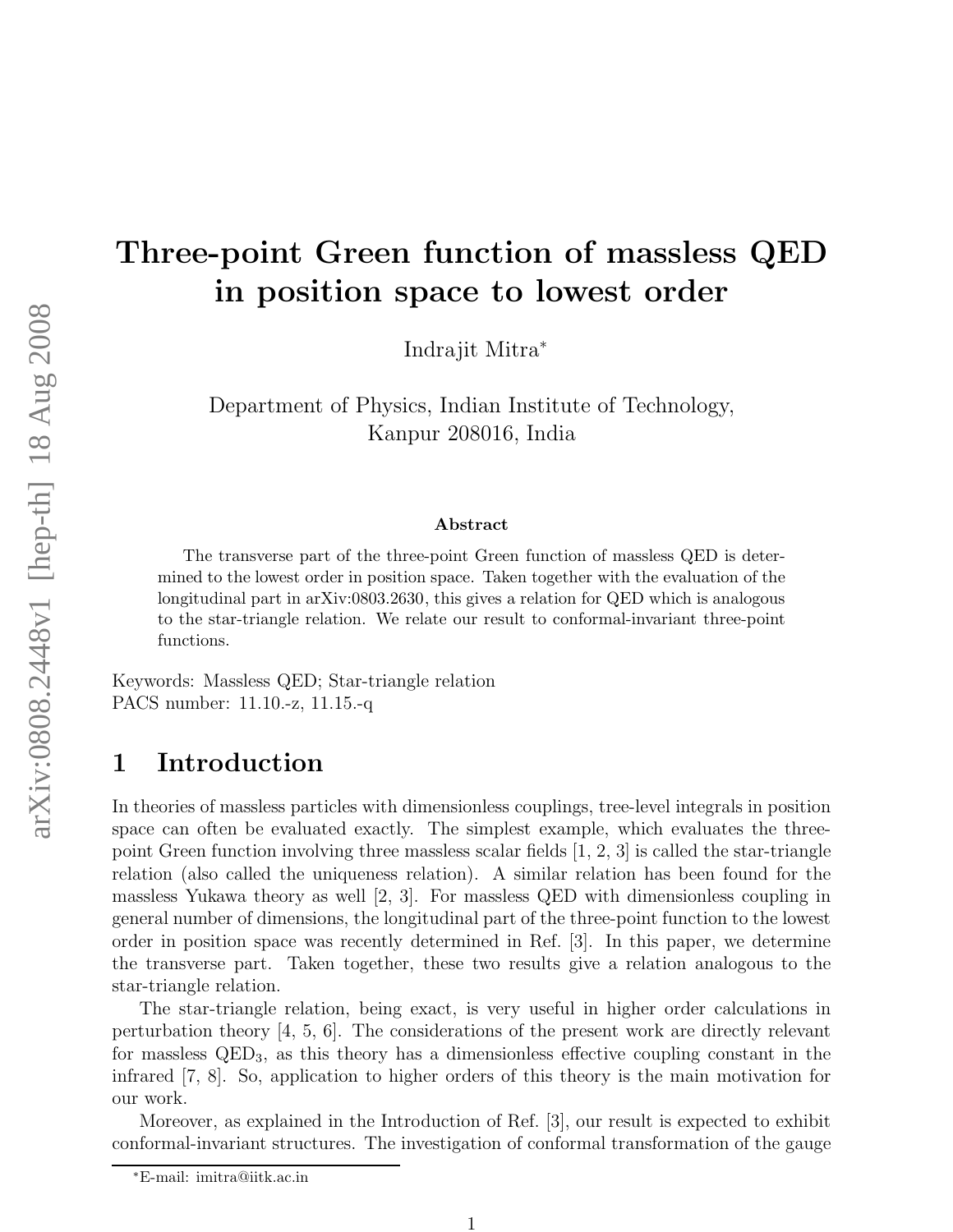field in Refs. [9, 10] led to the conformal-invariant structures of the vertex function of QED. It is therefore of interest to find out whether an explicit lowest order calculation brings out these structures.

The paper is organized as follows. In Sec. 2, the transverse part of the three-point function of QED is evaluated. In Sec. 3, we give the total result, including the longitudinal part. In Sec. 4, we relate our result to conformal-invariant three-point functions. Our conclusions are presented in Sec. 5. In the Appendix, we perform a check of our result for the case of  $D = 4$ .

#### 2 Transverse part of the three-point Green function

As in Ref. [3], we will use the operator algebraic method due to Isaev [11] in which one reduces Feynman integrals to products of position and momentum operators  $\hat{q}_i$  and  $\hat{p}_i$ taken between position eigenstates. As explained in Sec. 2 of Ref. [3], this method involves starting from the " $\hat{p}\hat{q}\hat{p}$ " form and passing to the " $\hat{q}\hat{p}\hat{q}$ " form. In what follows, we proceed in the same way as in Sec. 4 of Ref. [3], where we evaluated the longitudinal part of the three-point function with fermion propagator  $p/p^2$  and photon scale dimension  $\Delta = 1$  [9, 10] (this corresponds to both  $QED_4$  and the infrared limit of massless  $QED_3$ ). We will use the regularized scale dimensions given by Eq. (16) of Ref. [3]:

$$
\Delta = 1 + \epsilon, \ d = \frac{D - 1 - \epsilon}{2}.
$$
 (1)

Here  $d$  denotes the fermion scale dimension and  $D$  the number of (Euclidean) dimensions. The starting " $\hat{p}\hat{q}\hat{p}$ " form for the transverse part of  $\langle \psi(x)\overline{\psi}(0)A_k(y)\rangle$  is then

$$
\Gamma_k^t = \gamma_i \gamma_l \gamma_j \hat{p}_i \hat{p}^{-2-\epsilon} \hat{q}_j \hat{q}^{-D+\epsilon} \hat{p}^{-D+2+2\epsilon} \mathcal{P}_{lk} , \qquad (2)
$$

where  $\mathcal{P}_{lk}$  is the transverse projection operator:

$$
\mathcal{P}_{lk} = \delta_{lk} - \hat{p}_l \hat{p}_k \hat{p}^{-2} \,. \tag{3}
$$

Eq. (2) is the counterpart of Eq. (17) of Ref. [3], which gives the longitudinal part. Thus, for  $\epsilon = 0$ , Eq. (2) gives

$$
\langle x|\Gamma_k^t|y\rangle = i\frac{(D-2)}{(2\pi)^D} \int d^D z \; \frac{\not x - \not z}{|x-z|^D} \gamma_l \frac{\not z}{|z|^D} \left(\delta_{lk} - \frac{\partial_l^y \partial_k^y}{(\partial^2)^y}\right) \frac{1}{|y-z|^2} \,. \tag{4}
$$

Eq.  $(4)$  is the counterpart of Eq.  $(15)$  of Ref. [3].

Let us now recall from Ref. [3] that in proceeding from Eq. (2) to the " $\hat{q}\hat{p}\hat{q}$ " form, one has to move  $\hat{q}_i$  (or  $\hat{p}_i$ ) through powers of  $\hat{p}^2$  (or  $\hat{q}^2$ ) by using  $[\hat{q}_i, \hat{p}^{2\alpha}] = i2\alpha\hat{p}^{2\alpha-2}\hat{p}_i$  (or  $[\hat{p}_i, \hat{q}^{2\alpha}] = -i2\alpha \hat{q}^{2\alpha-2}\hat{q}_i$ . One also has to make use of the key relation

$$
\hat{p}^{-2\alpha}\hat{q}^{-2(\alpha+\beta)}\hat{p}^{-2\beta} = \hat{q}^{-2\beta}\hat{p}^{-2(\alpha+\beta)}\hat{q}^{-2\alpha},\tag{5}
$$

which is the star-triangle relation in the operator form, at some intermediate stage. Using  $\{\gamma_j, \gamma_l\} = 2\delta_{jl}$  in Eq. (2), one can write  $\Gamma_k^t$  as the sum of two terms, say,  $\Gamma_k^{t(1)}$  and  $\Gamma_k^{t(2)}$ . One term is

$$
\Gamma_k^{t(1)} = 2\gamma_i \hat{p}_i \hat{p}^{-2-\epsilon} \hat{q}^{-D+\epsilon} \hat{q}_l \hat{p}^{-D+2+2\epsilon} \mathcal{P}_{lk} \,. \tag{6}
$$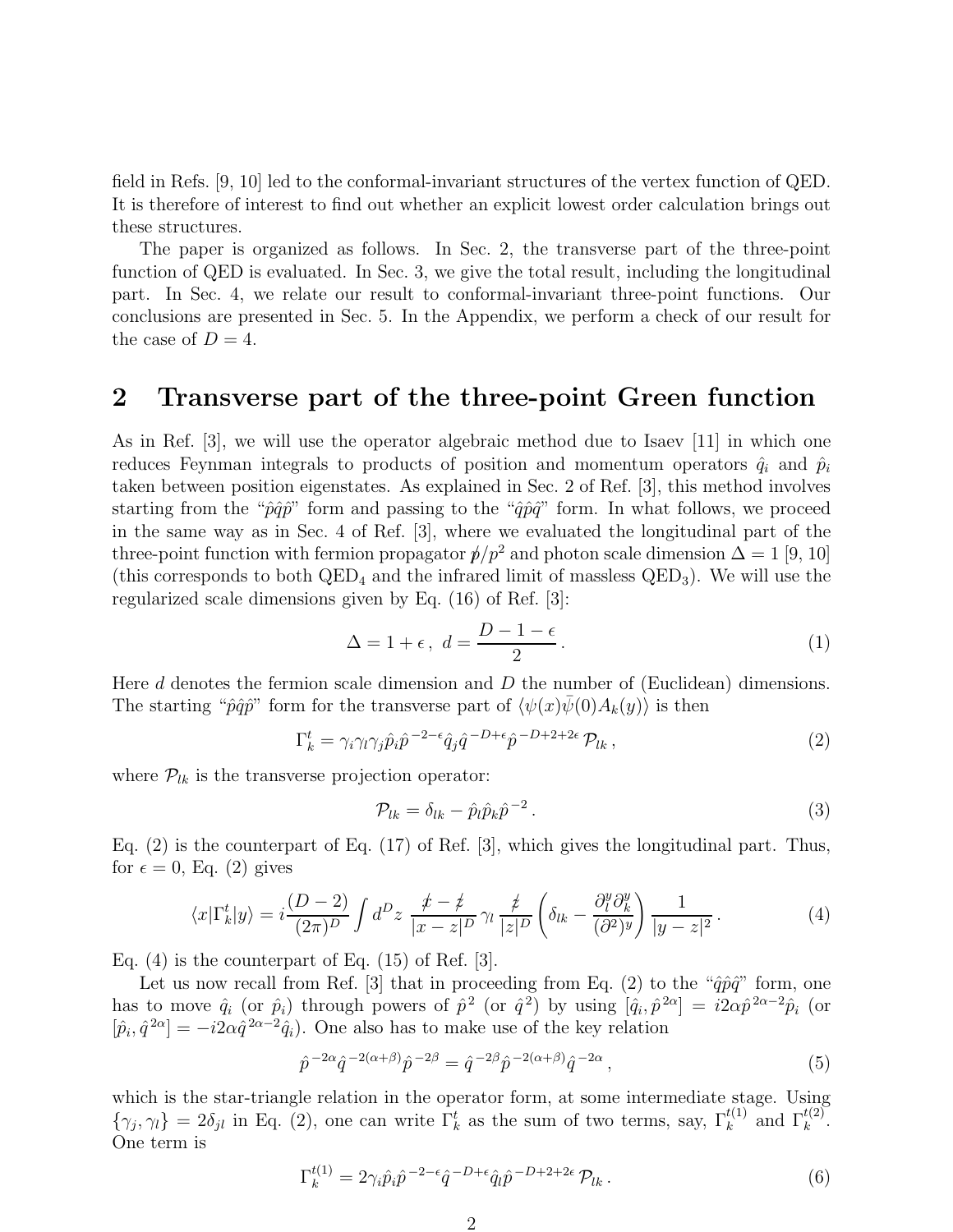Now  $\hat{q}_l$  can be taken through  $\hat{p}^{-D+2+2\epsilon}$  to the right without generating an extra term, since the commutator, being proportional to  $\hat{p}_l$ , is annihilated by  $\mathcal{P}_{lk}$ . Next, use Eq. (5) to obtain

$$
\Gamma_k^{t(1)} = 2\gamma_i \hat{p}_i \hat{q}^{-D+2+2\epsilon} \hat{p}^{-D+\epsilon} \hat{q}^{-2-\epsilon} \hat{q}_l \mathcal{P}_{lk} \,. \tag{7}
$$

Finally, one takes  $\hat{p}_i$  through  $\hat{q}^{-2-\epsilon}$  to the left to arrive at

$$
\Gamma_k^{t(1)} = 2\gamma_i(\hat{q}^{-D+2+2\epsilon}\hat{p}_i + i(D-2-2\epsilon)\hat{q}^{-D+2\epsilon}\hat{q}_i)\hat{p}^{-D+\epsilon}\hat{q}^{-2-\epsilon}\hat{q}_l \mathcal{P}_{lk} \,. \tag{8}
$$

The other term is

$$
\Gamma_k^{t(2)} = -\gamma_i \gamma_j \gamma_l \hat{p}_i \hat{p}^{-2-\epsilon} \hat{q}_j \hat{q}^{-D+\epsilon} \hat{p}^{-D+2+2\epsilon} \mathcal{P}_{lk} \,. \tag{9}
$$

Except for  $\gamma_l$  and  $\mathcal{P}_{lk}$ , this is the " $\hat{p}\hat{q}\hat{p}$ " form for the vertex of the massless Yukawa theory (see Eq. (5) of Ref. [3]). Therefore, following exactly the same steps as for that case, Eq. (9) leads to

$$
\Gamma_k^{t(2)} = -\gamma_i \gamma_j \gamma_l \hat{p}_i \left( \hat{q}_j \hat{p}^{-2-\epsilon} + i(2+\epsilon)\hat{p}^{-4-\epsilon} \hat{p}_j \right) \hat{q}^{-D+\epsilon} \hat{p}^{-D+2+2\epsilon} \mathcal{P}_{lk} \tag{10}
$$

$$
= -(\gamma_i \gamma_j \gamma_l \hat{p}_i \hat{q}_j \hat{q}^{-D+2+2\epsilon} \hat{p}^{-D+\epsilon} \hat{q}^{-2-\epsilon} + i(2+\epsilon) \gamma_l \hat{q}^{-D+2+2\epsilon} \hat{p}^{-D+\epsilon} \hat{q}^{-2-\epsilon}) \mathcal{P}_{lk} (11)
$$

$$
= (-\gamma_i \gamma_j \gamma_l \hat{q}_j \hat{q}^{-D+2+2\epsilon} \hat{p}_i \hat{p}^{-D+\epsilon} \hat{q}^{-2-\epsilon} + i\epsilon \gamma_l \hat{q}^{-D+2+2\epsilon} \hat{p}^{-D+\epsilon} \hat{q}^{-2-\epsilon}) \mathcal{P}_{lk}.
$$
 (12)

It may be noted that though the matrix-element of  $\hat{p}^{-4-\epsilon}$  in position space is infrareddivergent for  $D \leq 4$ , in Eq. (10) this operator comes multiplied with  $\gamma_i \gamma_j \hat{p}_i \hat{p}_j$  and gives  $\hat{p}^{-2-\epsilon}$ . Therefore it is legitimate to use Eq. (5) in the next step (the star-triangle relation, as given by Eq. (1) of Ref. [3], holds only when  $\delta_i > 0$ : see Ref. [2]).

Now,

$$
\langle x|\Gamma_k^t|y\rangle = \left(\delta_{kl} - \frac{\partial_k^y \partial_l^y}{(\partial^2)^y}\right) \langle x|(\Gamma_l^{t(1)'} + \Gamma_l^{t(2)'})|y\rangle ,\qquad (13)
$$

where  $\Gamma_l^{t(1)}$  $^\prime$  and  $\Gamma_l^{t(2)}$ ′ are given by the right-hand sides of Eqs. (8) and (12), *omitting*  $\mathcal{P}_{lk}$ . It is important to note that due to the presence of the transverse projection operator on the right-hand side of Eq. (13), if any term in the matrix element following it can be expressed as a derivative with respect to  $y_l$ , that term will not contribute. The evaluation of the matrix element is to be done using the matrix elements given in the Appendix of Ref. [3]. It is found that in three of the resulting terms, the diverging  $\Gamma(\epsilon/2)$  comes multiplied by  $\epsilon$ . So taking  $\epsilon \to 0$  gives finite results for these terms in a straightforward way. However, there is also the contribution (this is the second term on the right-hand side of Eq. (8), without  $\mathcal{P}_{lk}$ , taken between  $\langle x|$  and  $|y\rangle$ :

$$
2i\frac{(D-2-2\epsilon)\Gamma(\epsilon/2)}{\pi^{D/2}2^{D-\epsilon}\Gamma(D/2-\epsilon/2)}\frac{\acute{x}}{|x|^{D-2\epsilon}}\frac{1}{|x-y|^{\epsilon}}\frac{y_l}{|y|^{2+\epsilon}}.
$$
\n(14)

For  $\epsilon \to 0$ , there is an apparent  $O(1/\epsilon)$  singularity. But the y-dependence of this singular term is just  $y_l/|y|^2$ , which equals  $(\partial/\partial y_l) \ln |y|$ , and so the singular term will not contribute. There is still a finite contribution from (14), which has to be taken into account. The y-dependences in this contribution will involve only  $y_l/|y|^2$ , and also  $y_l/|y|^2$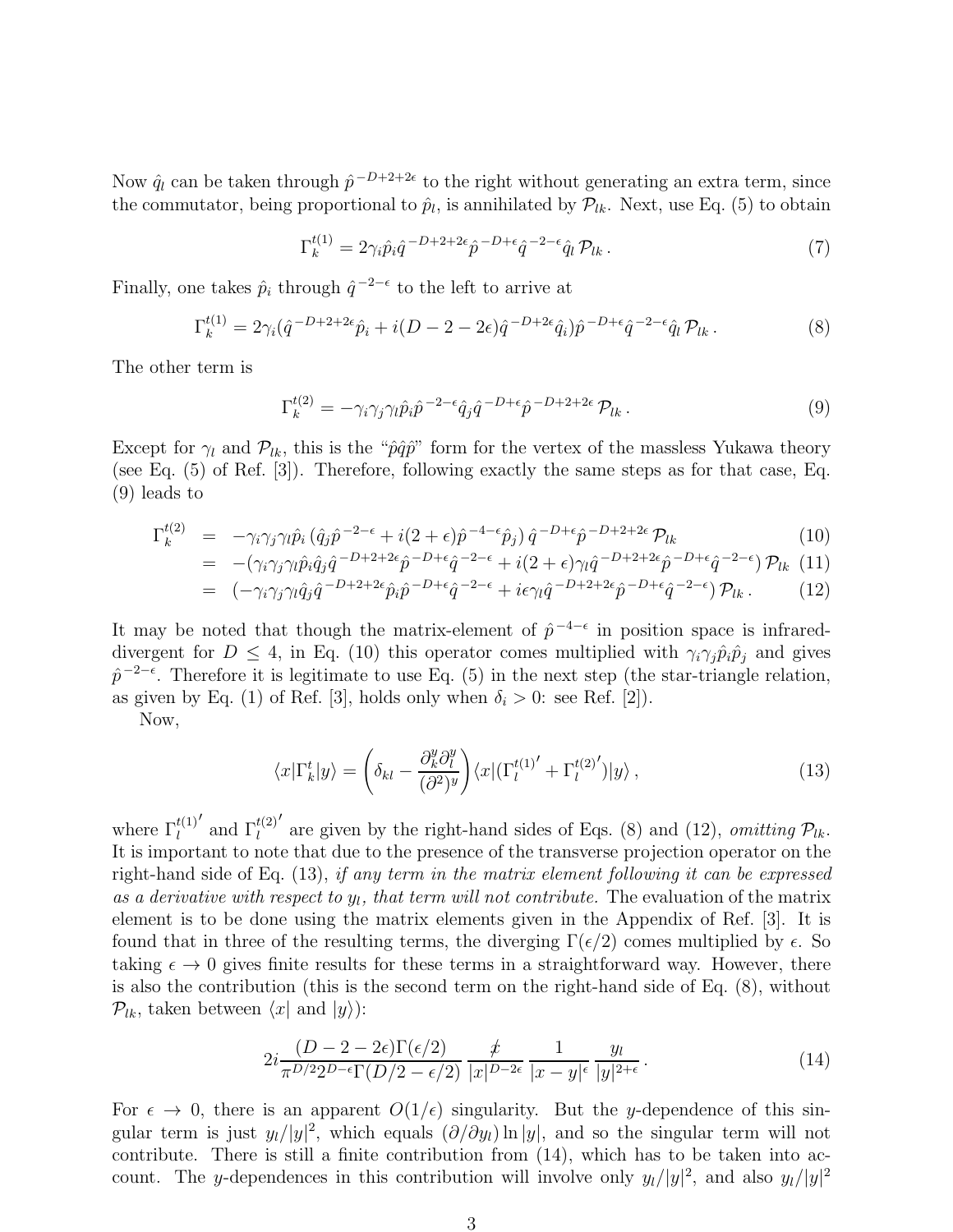times  $\ln(|x-y||y|/|x|^2)$ . The only surviving contribution is  $(y_l/|y|^2) \ln |x-y|$ . (Since  $(y_l/|y|^2) \ln |y| = (1/2)(\partial/\partial y_l)(\ln |y|)^2$ , it drops out.) Putting everything together, we arrive at

$$
\langle x | (\Gamma_l^{t(1)'} + \Gamma_l^{t(2)'} ) | y \rangle = \frac{i}{\pi^{D/2} 2^{D-1} \Gamma(D/2)} \left( \frac{(x-y)\gamma_l y}{|x|^{D-2} |x-y|^2 |y|^2} - 2(D-2) \frac{\ln|x-y| \n}{|x|^D |y|^2} \right). (15)
$$

The right-hand sides of Eqs. (4), (13) and (15) taken together give the result for the transverse part of the three-point function. We reiterate that we have the logarithm of the dimensionful object  $|x-y|$  in Eq. (15) only because we have dropped all terms annihilated by the transverse projection operator.

### 3 Total result for three-point Green function

Adding the longitudinal part given by Eq. (28) of Ref. [3], the result for  $\langle T(\psi(x)\overline{\psi}(0)A_k(y)\rangle$ to the lowest order is

$$
\int d^{D}z \frac{\cancel{t} - \cancel{t}}{|x - z|^{D}} \gamma_{l} \frac{\cancel{t}}{|z|^{D}} \left( \delta_{kl} - (1 - \eta) \frac{\partial_{k}^{y} \partial_{l}^{y}}{(\partial^{2})^{y}} \right) \frac{1}{|y - z|^{2}} \n= \frac{2\pi^{D/2}}{(D - 2)\Gamma(D/2)} \left[ \left( \delta_{kl} - \frac{\partial_{k}^{y} \partial_{l}^{y}}{(\partial^{2})^{y}} \right) \left( \frac{(\cancel{t} - \cancel{y})\gamma_{l}\cancel{y}}{|x|^{D - 2}|x - y|^{2}|y|^{2}} - 2(D - 2) \frac{\ln|x - y|\cancel{xy}_{l}|}{|x|^{D}|y|^{2}} \right) \n+ \eta \frac{\cancel{t}}{|x|^{D}} \left( \frac{(x - y)_{k}}{|x - y|^{2}} + \frac{y_{k}}{|y|^{2}} \right) \right]
$$
\n(16)

Here  $\eta$  is the gauge parameter. Letting  $x = x_1 - x_2$  and  $y = x_3 - x_2$ , and also changing to a new integration variable  $x_4$  defined by  $z = x_4 - x_2$ , one can immediately write this relation in a manifestly translation-invariant form, as was done for the relations in Ref. [3]. The right-hand side then depends on the differences of the three external coordinates, taken in pairs. Thus we have a relation for massless QED similar to the star-triangle relation, with the not only the structure functions but also their coefficients exactly determined. That the transverse projection operator is present on the right-hand side of Eq. (16) is not a cause for concern, because its presence is actually useful for relating to the conformalinvariant structures given in the literature, and also for calculation at higher orders (as the orthogonality of the transverse part and the remaining, longitudinal part is manifest).

In Sec. 4, we compare Eq. (16) with the structure functions given from general considerations of conformal invariance in Refs. [9] and [10]. We find that the logarithmic term in the transverse part does not appear in these references. Because of this, we perform a check in the Appendix to confirm the presence of this term. It is based on the observation that  $(\partial^2)^y$  acting on the right-hand side of Eq. (16) can be readily calculated. Also, for  $\eta = 1$ , the y-dependence of the left-hand side is just  $1/|y-z|^2$  and for  $D=4$ ,  $(\partial^2)^y$  acting on this gives a delta function; so  $(\partial^2)^y$  acting on the left-hand side can be evaluated as well. The two resulting expressions are then found to match only if the logarithmic term is present.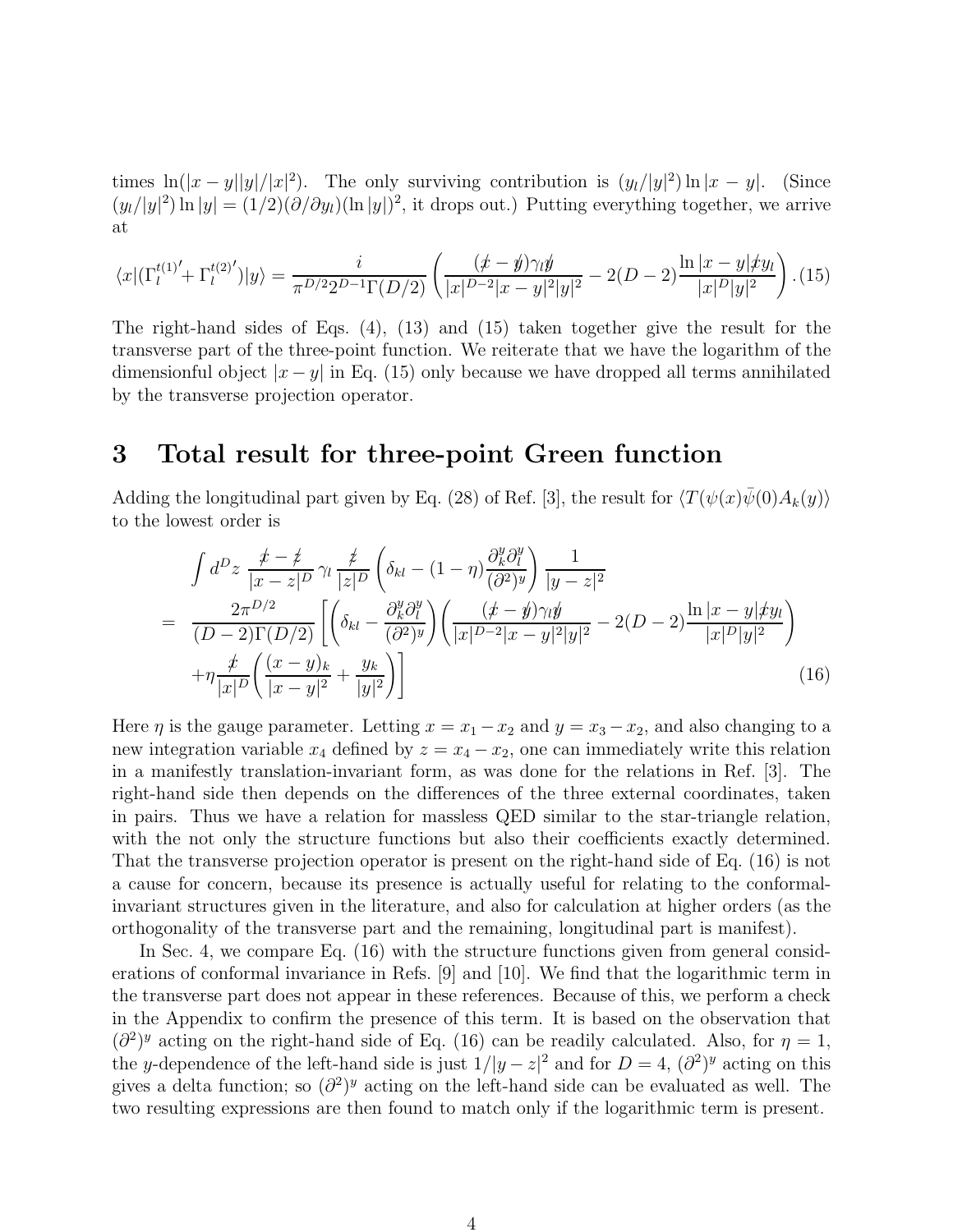#### 4 Relation to conformal-invariant functions

Of the transformations associated with the conformal algebra, invariance (or covariance) of our result under translation, (Euclidean) rotation and scaling is obvious. Our concern will therefore be with the effect of the coordinate inversion R:  $(Rx)_{\mu} \equiv x_{\mu}/x^2$ . We first summarize some results on  $R$  which will be directly useful for our purpose.

A conformal vector with scale dimension  $\Delta$  transforms under R as [12]

$$
A_k(x) \to UA_k(x) = |x|^{-2\Delta} (\delta_{kl} - 2x_k x_l/x^2) A_l(Rx).
$$
 (17)

With this transformation law, the two conformal-invariant structures for  $\langle \psi(x)\bar{\psi}(0)A_k(y)\rangle$ are (d being the scale dimension of the fermion)

$$
C_{1k}^{d,\Delta}(x,y) = \frac{(x-y)\gamma_k y}{|x|^{2d-\Delta}|x-y|^{\Delta+1}|y|^{\Delta+1}},
$$
\n(18)

$$
C_{2k}^{d,\Delta}(x,y) = \frac{\not{x}}{|x|^{2d-\Delta+2}|x-y|^{\Delta-1}|y|^{\Delta-1}} \left( \frac{(x-y)_k}{|x-y|^2} + \frac{y_k}{|y|^2} \right) \tag{19}
$$

$$
= \frac{\dot{x}}{|x|^{2d-\Delta+2}|x-y|^{\Delta-1}|y|^{\Delta-1}} \partial_x^y \ln \frac{|y|}{|x-y|}.
$$
 (20)

(See Ref. [13]; the structures for  $\Delta = 1$  are given in Refs. [9] and [10].)

For  $\Delta = 1$ , Eq. (17) leads to a conformal-invariant propagator without a transverse part. In order to accommodate the usual covariant-gauge propagator (as used by us), Eq.  $(17)$  can be modified to the following *new* transformation law [9, 10]:

$$
A_k(x) \to \tilde{U}A_k(x) = [(1 - P)U(1 - P) + UP]A_k(x)
$$
\n(21)

Here  $P = \partial_k \partial_l / \partial^2$  is the longitudinal projection operator. The new conformal-invariant structures for  $\langle \psi(x)\bar{\psi}(0)A_k(y)\rangle$  are then [9, 10]  $C_{2k}^{d,\Delta=1}$  $a_{2k}^{a,\Delta=1}(x,y)$ , which is purely longitudinal in y (see Eq. (20)), and  $(\delta_{kl} - \partial_k^y \partial_l^y)$  $\int_l^y/(\partial^2)^y)C_{1l}^{d,\Delta=1}$  $u_1^{a,\Delta=1}(x,y)$ , which is (manifestly) transverse. On putting  $d = (D-1)/2$ , we see that these are precisely the terms present in our result of Eq. (16), except for the logarithmic term.

To understand the logarithmic term, we first note that this term, which came from  $(\delta_{kl} - \partial_k^y \partial_l^y)$  $\int_l^y$ /( $\partial^2$ )<sup>y</sup>) operating on the expression (14), also emerges from  $(\delta_{kl} - \partial_k^y \partial_l^y)$  $\binom{y}{l}(\partial^2)^y$ operating on

$$
2i \frac{(D-2-2\epsilon)\Gamma(\epsilon/2)}{\pi^{D/2} 2^{D-\epsilon} \Gamma(D/2-\epsilon/2)} \frac{\dot{x}}{|x|^{D-2\epsilon}} \frac{1}{|y|^{\epsilon}} \frac{(x-y)_l}{|x-y|^{2+\epsilon}}.
$$
 (22)

The reason is that, after taking  $\epsilon \to 0$  and discarding all terms which are derivatives with respect to  $y_l$ , the surviving term has the y-dependence  $\ln |y| (x - y)_{l}/|x - y|^2$ , and this is the same as  $\ln |x-y|y_l/|y|^2$  (upto  $(\partial/\partial y_l)(\ln |y| \ln |x-y|)$ ). Therefore, the average of the expressions (14) and (22) also gives our logarithmic term. Comparing with Eq. (19), we find that this average is  $C_{2l}^{d,\Delta}$  $\mathcal{L}_{2l}^{a,\Delta}(x,y)$  with d and  $\Delta$  given by the regularized scale dimensions of Eq.  $(1)$ .

So the logarithmic term arises in the following way. The function  $C_{2k}^{d,\Delta}$  $a_{2k}^{a,\Delta}(x,y)$  is longitudinal for  $\Delta = 1$ , but for  $\Delta = 1 + \epsilon$ , it develops an  $O(\epsilon)$  part which is not longitudinal and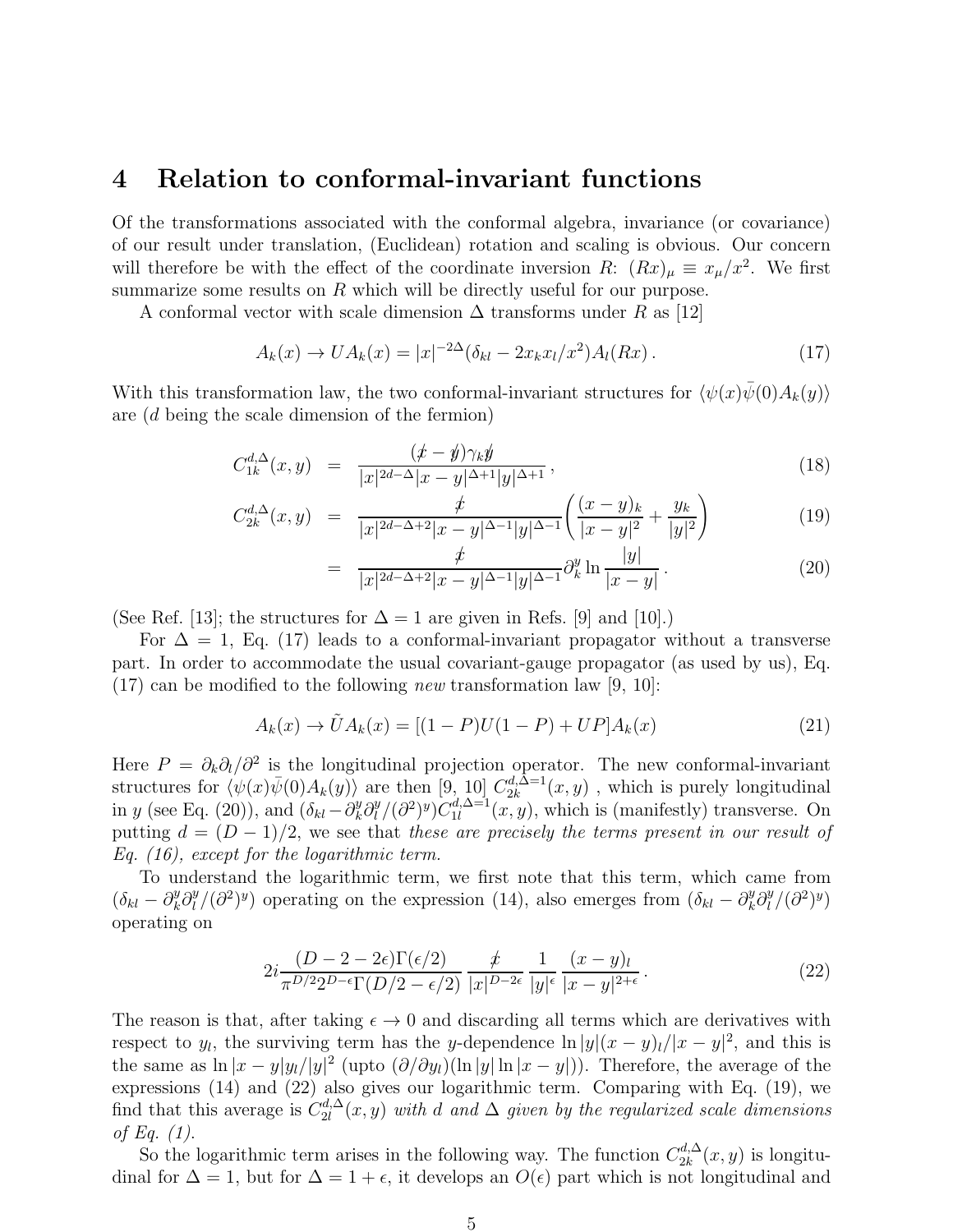therefore not annihilated by the transverse projection operator. Because of the presence of a coefficient of  $O(1/\epsilon)$ , this leads to a contribution which survives the limit  $\epsilon \to 0$ .

We now briefly address the question: is the logarithmic term invariant under the new transformation law given in Eq. (21)? To answer this, let us first go through the demonstration of invariance of a transverse three-point function, say  $\Gamma_k \equiv (1 - P)C_k$ , under Eq. (21) for  $\Delta = 1$ . This function transforms to  $\Gamma'_k = (1 - P)U^{\Delta=1}(1 - P)C_k$ , since  $P(1 - P) = 0$ and  $(1 - P)^2 = 1 - P$ . (We do not write the transformation of the spinors, which can be taken into account trivially). Next, using  $PU^{\Delta=1}P = U^{\Delta=1}P$  (see Ref. [9]), we get  $\Gamma'_k = (1 - P)U^{\Delta=1}C_k$ . Finally, if  $C_k$  satisfies  $U^{\Delta=1}C_k = C_k$ , we arrive at  $\Gamma'_k = \Gamma_k$ . But  $C_{2k}^{\Delta=1+\epsilon}$  satisfies  $U^{\Delta=1+\epsilon}C_k = C_k$ , and since  $PU^{\Delta=1+\epsilon}P = U^{\Delta=1+\epsilon}P$  does not hold, the demonstration outlined above cannot be carried out for  $\Gamma_k = (1 - P)C_{2k}^{\Delta = 1 + \epsilon}$  $\frac{d\Delta=1+\epsilon}{2k}$ . A direct calculation with the logarithmic term also confirms non-invariance under Eq. (21).

This non-invariance is, however, not an artifact of the regularization of the scale dimensions, as the check performed in the Appendix does not use the regularization at any stage. The possible reason for this non-invariance is that invariance under the the new transformation given by Eq. (21) can be realized only non-perturbatively and not in perturbation theory, as stated in Ref. [14].

### 5 Conclusion

In this work, we have completed the evaluation of the three-point Green function of massless QED to the lowest order in position space. This has resulted in a relation which is analogous to the star-triangle relation, and can be used for calculations to higher orders in perturbation theory. The transverse part of the three-point function was found to contain a logarithmic term, and the presence of this term was checked by a calculation in  $D = 4$ . The relation of the various terms in our result to conformal-invariant three-point functions was explained.

# Appendix

We consider the case of  $D = 4$  and Feynman gauge. Let us take Eq. (16) with  $\eta = 1$  and operate on both sides with  $\left(\partial^2\right)^y$  in  $D=4$ . For the left-hand side, we have

$$
(\partial^2)^y \int d^4 z \, \frac{\not x - \not z}{|x - z|^4} \, \gamma_k \, \frac{\not z}{|z|^4} \, \frac{1}{|y - z|^2} = -4\pi^2 \, \frac{\not x - \not y}{|x - y|^4} \, \gamma_k \, \frac{\not y}{|y|^4} \, . \tag{23}
$$

For the right-hand side, the following equations are to be used:

$$
\begin{aligned}\n\left( (\partial^2)^y \delta_{kl} - \partial^y_k \partial^y_l \right) \frac{(x - y)\gamma_l y}{|x - y|^2 |y|^2} &= -\frac{4(x^2(x - y)\gamma_k y - y^2 \gamma_k x - x^2 \gamma_k y + 2x \cdot y \gamma_k y)}{|x - y|^4 |y|^4} \\
\left( (\partial^2)^y \delta_{kl} - \partial^y_l \partial^y_l \right) \frac{\ln|x - y| y_l}{|x - y| y_l} &= -\frac{x_k}{|x - y|} + \frac{2(x \cdot y - y^2)}{|x - y|^2} \left( \frac{(x - y)_k}{|x - y|} + \frac{y_k}{|x - y|} \right) \n\end{aligned} \tag{25}
$$

$$
\left( (\partial^2)^y \delta_{kl} - \partial^y_k \partial^y_l \right) \frac{\ln |x - y| y_l}{|y|^2} = \frac{x_k}{|x - y|^2 |y|^2} + \frac{2(x \cdot y - y)}{|x - y|^2 |y|^2} \left( \frac{(x - y)_k}{|x - y|^2} + \frac{y_k}{|y|^2} \right) (25)
$$

$$
(\partial^2)^y \left( \frac{(x-y)_k}{|x-y|^2} + \frac{y_k}{|y|^2} \right) = -4 \left( \frac{(x-y)_k}{|x-y|^4} + \frac{y_k}{|y|^4} \right). \tag{26}
$$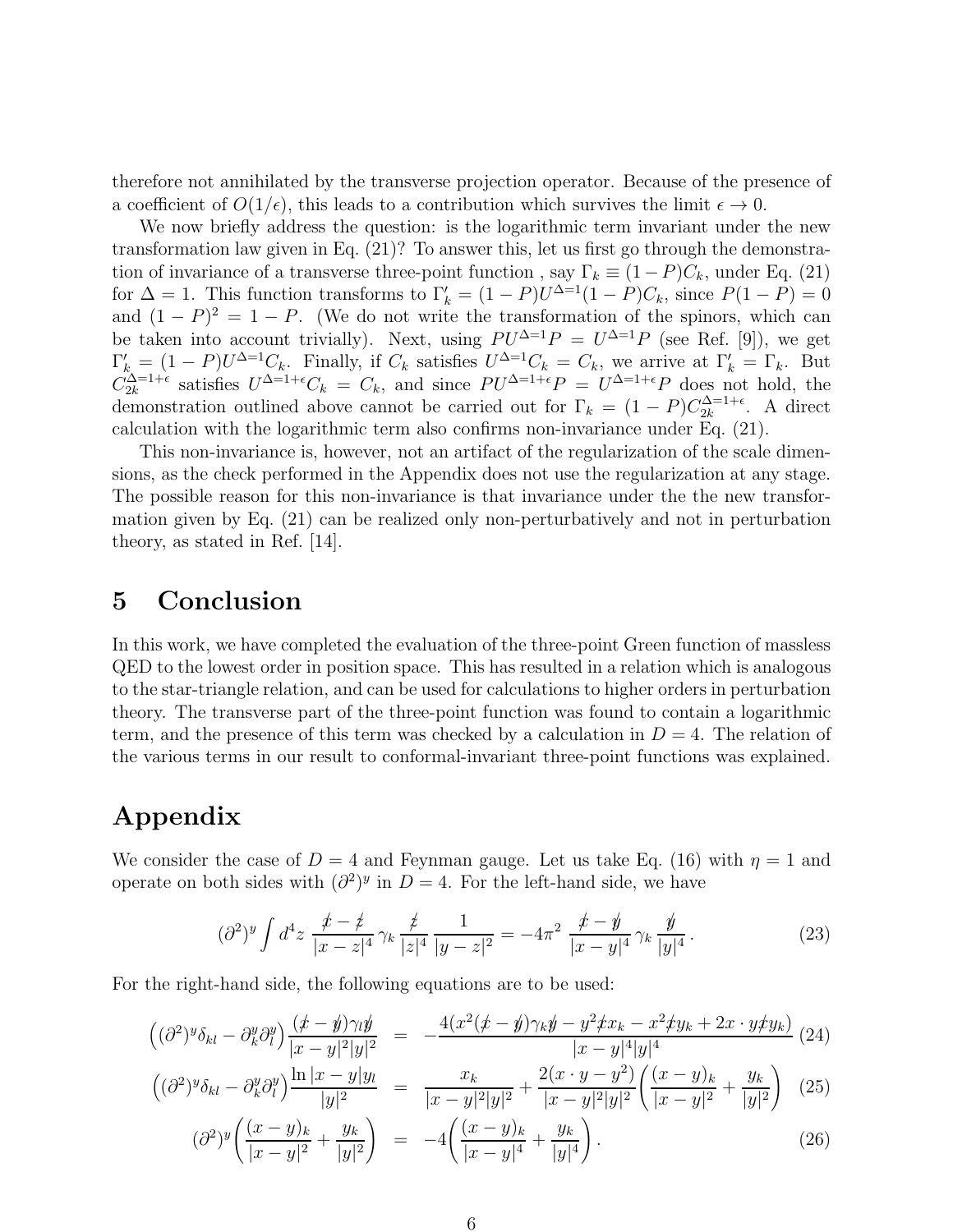We can now evaluate the action of  $\left(\partial^2\right)^y$  operating on the right-hand side of Eq. (16). The result (with  $\eta = 1$ ) is found to match Eq. (23).

However, if we did not have the logarithmic term on the right-hand side of Eq. (16), the action of  $\left(\partial^2\right)^y$  on it would have produced

$$
-\frac{4\pi^2}{|x|^4|x-y|^4|y|^4} \left[ \left\{ |x|^4(\cancel{x}-\cancel{y})\gamma_k\cancel{y}-x^2y^2\cancel{x}x_k-|x|^4\cancel{y}_k+2x\cdot yx^2\cancel{y}_k \right\} + \left\{ |x-y|^4\cancel{y}_k+|y|^4\cancel{x}-y_k \right\} \right] \tag{27}
$$

Here the two expressions within the curly brackets come from Eqs. (24) and (26); thus they are the contributions from the two structure functions given in Ref. [9]. Let us now note that there is an  $(x \cdot y)^2 \mathcal{L}y_k$  term when we expand out the second expression within the curly brackets, and this term would remain uncancelled in (27) even if we had two different coefficients with the two expressions. But there is no such term from Eq. (23). Therefore it is impossible to express the lowest-order QED three-point function in terms of only the two standard structure functions invariant under Eq. (21), and the logarithmic term is essential.

## References

- [1] M. D'Eramo, L. Peliti and G. Parisi, Lett. Nuovo Cim. 2 (1971) 878.
- [2] K. Symanzik, Lett. Nuovo Cim. 3 (1972) 734 (also available in the database for preprints and reports at http://www-lib.kek.jp/KISS/ with KEK Accession No. 197200111).
- [3] I. Mitra, J. Phys. A41 (2008) 315401 [arXiv:0803.2630 [hep-th]].
- [4] D. I. Kazakov, Phys. Lett. B133 (1983) 406; Theor. Math. Phys.58 (1984) 223; Theor. Math. Phys. 62 (1985) 84.
- [5] A. N. Vasiliev, Yu. M. Pismak and Yu. R. Khonkonen, Theor. Math. Phys. 47 (1981) 465.
- [6] G. Cvetic, I. Kondrashuk, A. Kotikov and I. Schmidt, Int. J. Mod. Phys. A22 (2007) 1905 [arXiv:hep-th/0604112].
- [7] T. W. Appelquist, M. J. Bowick, D. Karabali and L. C. R. Wijewardhana, Phys. Rev. D33 (1986) 3704.
- [8] I. Mitra, R. Ratabole and H. S. Sharatchandra, Phys. Lett. B611 (2005) 289 [arXiv:hep-th/0410120]; Phys. Lett. B634 (2006) 557 [arXiv:hep-th/0510055].
- [9] M. Ya. Palchik, J. Phys. A16 (1983) 1523.
- [10] E.S. Fradkin, A.A. Kozhevnikov, M.Ya. Palchik and A.A. Pomeransky, Commun. Math. Phys. 91 (1983) 529.
- [11] A. P. Isaev, Nucl. Phys. B662 (2003) 461 [arXiv:hep-th/0303056].